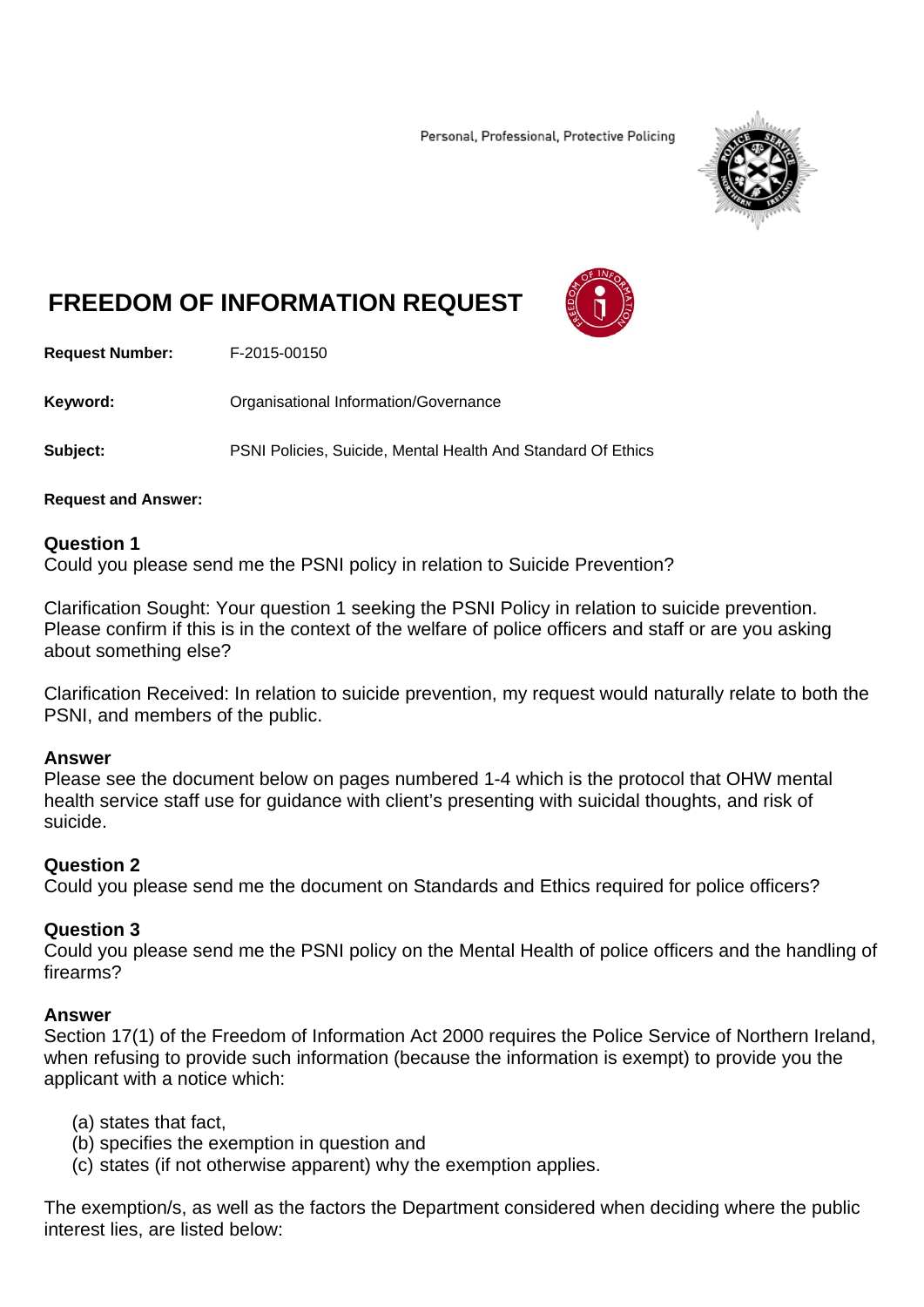Section 21 – Information Reasonably Accessible By Other Means

The PSNI Code of Ethics may be viewed at: http://www.nipolicingboard.org.uk/final\_code\_of\_ethics-2.pdf

The PSNI Policy Procedure and Guidance relating to Use of Force and firearms is accessible via the link below reference should be made specifically to chapters 8 & 9

http://www.psni.police.uk/index/about-us/publications/publications-bycategory/policies and service procedures/policies and procedures conflict management manual. htm

If you have any queries regarding your request or the decision please do not hesitate to contact me on 028 9070 0164. When contacting the Freedom of Information Team, please quote the reference number listed at the beginning of this letter.

If you are dissatisfied in any way with the handling of your request, you have the right to request a review. You should do this as soon as possible, or in any case within two months of the date of issue of this letter. In the event that you require a review to be undertaken, you can do so by writing to the Head of Freedom of Information, PSNI Headquarters, 65 Knock Road, Belfast, BT5 6LE or by emailing foi@psni.pnn.police.uk.

If following an internal review, carried out by an independent decision maker, you were to remain dissatisfied in any way with the handling of the request you may make a complaint, under Section 50 of the Freedom of Information Act, to the Information Commissioner's Office and ask that they investigate whether the PSNI has complied with the terms of the Freedom of Information Act. You can write to the Information Commissioner at Information Commissioner's Office, Wycliffe House, Water Lane, Wilmslow, Cheshire, SK9 5AF. In most circumstances the Information Commissioner will not investigate a complaint unless an internal review procedure has been carried out, however the Commissioner has the option to investigate the matter at his discretion.

Please be advised that PSNI replies under Freedom of Information may be released into the public domain via our website @ www.psni.police.uk

Personal details in respect of your request have, where applicable, been removed to protect confidentiality.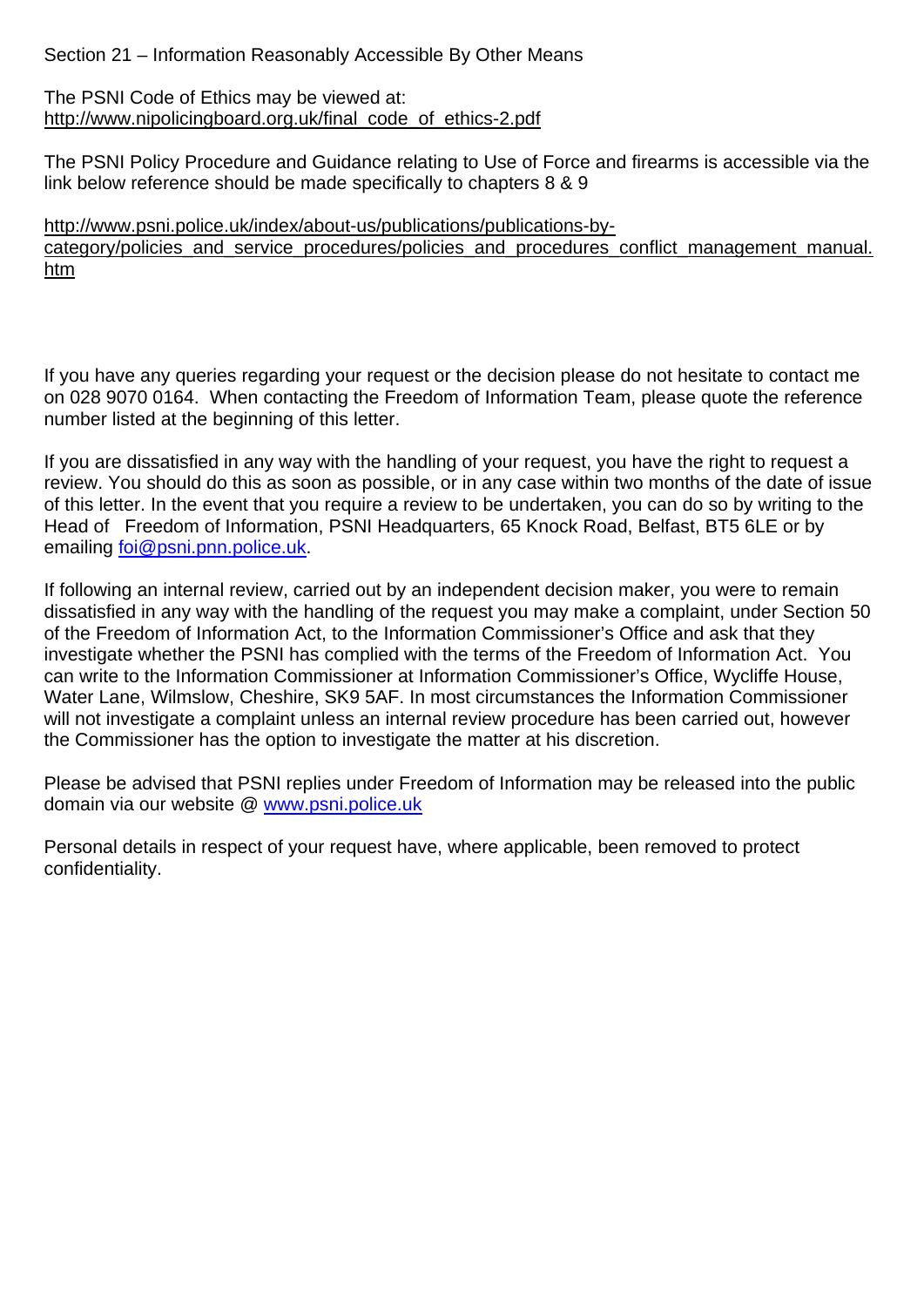# **Mental Health Service, Occupational Health and Wellbeing**

## Guidelines for Managing Police Officers/Staff who present during a routine OH&W appointment expressing thoughts of suicide.

If during a routine initial assessment or review appointment, an individual expresses thoughts of suicide or life not worth living, the task of the Therapist / Counsellor is to establish if the client is deemed to be at high risk of imminent suicide using the following guidelines:

1. Determine the severity and nature of the individual's problems.

**2.** Determine if the individual is intending to harm themselves.

If they have a plan that has evidently been thought through in detail. Establish the details of the plan? If they have the immediately available lethal means to take their own life? What access do they have to their Personal Protection Weapon (PPW) or other means to suicide? Can the individual provide reassurance that they will not commit suicide in the immediate 24 hours?

Use the following questions as guidance to determine their level of risk:

Have you ever had suicidal thoughts? Can you describe them? When was the last time you had them? How long have you been thinking this way? What was happening in your life when these thoughts started? What is preventing or has prevented you from acting on them? What would you do if these thoughts re-occurred? Have you harmed yourself at any time? Describe what happened when you tried to harm yourself? Did you make a plan to harm yourself? Can you describe the plan? Did you make an attempt to avoid being discovered? If so, how? What were your reasons for the attempt? What did you expect to be the outcome of the attempt? How do you feel about what you did now? Do you have a history of using alcohol or drugs?

It may be helpful to ask the client to score their intensity of suicidal thoughts on a  $0-$ 10 scale ( $0 = no$  intention to act and  $10 = an$  immediate intention to act).

Answers from the individual that indicate an intention and detailed plan to commit suicide, with an immediately available lethal means, and no reassurance given that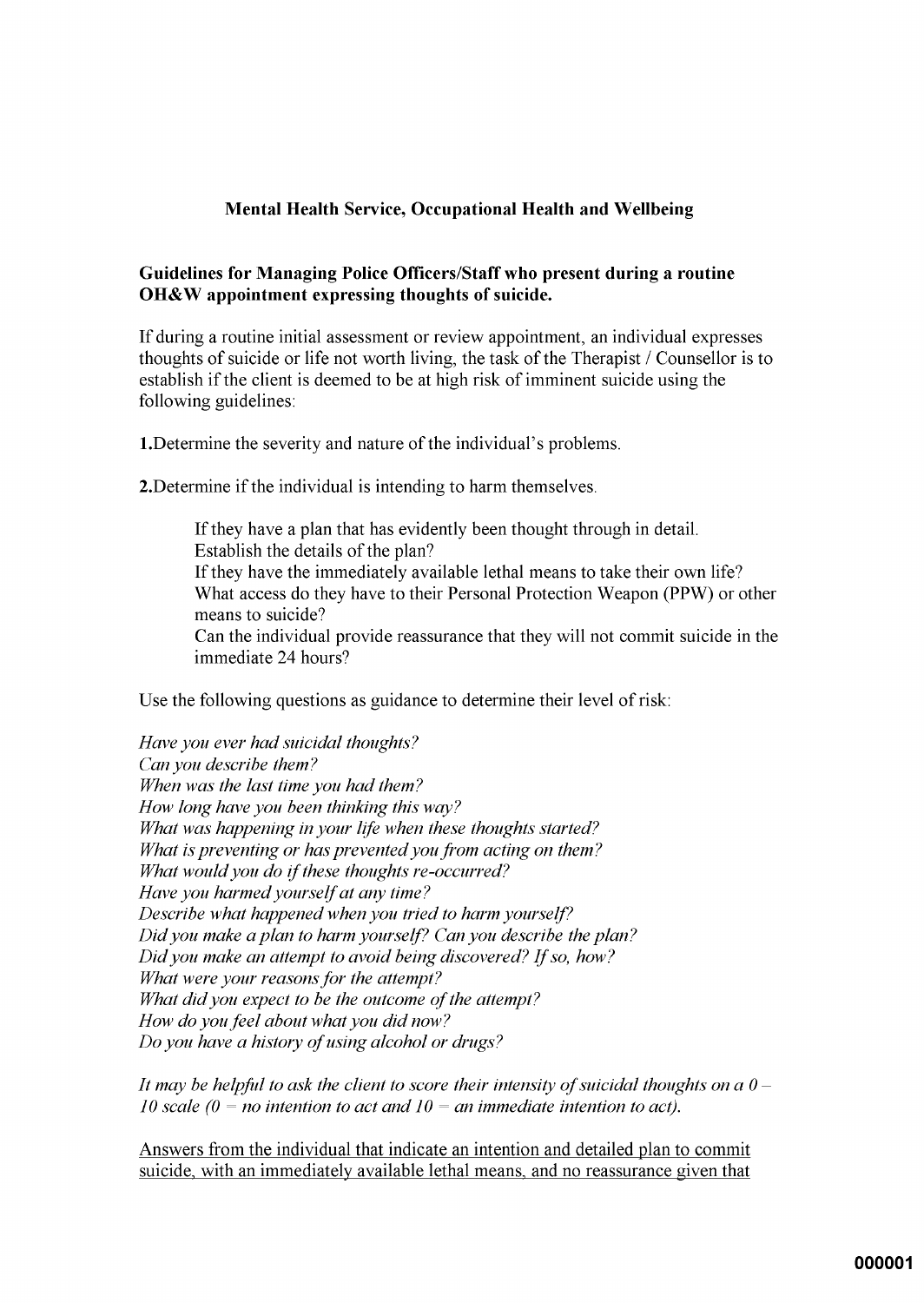they will not harm themselves, must be treated very seriously and action taken immediately, as follows:

3. If required, ensuring the individual will remain in the room safely, excuse yourself for 10 minutes, and seek to speak with the following individuals in order of priority, and according to availability:

Mental Health Services Manager An Employee Support Officer **Chief Medical Advisor** Medical Advisor **Chief Nursing Advisor OHW Branch Manager** 

The purpose of this conversation is to ensure that the advice you will provide to the at-risk individual is appropriate within the context of the individual's current circumstances.

# 4. Contain the individual:

In cases of imminent suicide risk, assuming co-operation, staff can help to minimise the risk by supporting the individual and containing the situation. A trusting relationship and listening with empathy will encourage disclosure of important information, and can in itself reduce despair.

Let the client know that you will be arranging an emergency appointment with their local/on-call GP. Establish if there is anyone the individual would like you to phone, e.g., a spouse, partner, parent, close friend or relative, who could be with the individual before during and after their GP appointment?

### 5. Remove access to the method of self-harm:

Where the threat is imminent the non-disciplinary removal of a PPW should be arranged with the Officer's duty Inspector as soon as possible. Obtain the phone number of the Officer's Inspector/Duty Inspector (this should be on the IA form), otherwise the administration team should be able to help obtain the relevant station phone number, to then request to speak to the duty Inspector. How the removal of the PPW is carried out is the responsibility of the authority and must be carried out under the 'Emergency Seizure' procedures (Policy Directive 03/08: Access to Firearms and Ammunition-Suitability of Police Officers and Police Staff).

### 6. Arrange an emergency appointment with the individual's local or on-call GP:

The GP's surgery number should be provided on the IA form. If the number is not available on the form, the surgery address will be provided, and the administration staff should be able to obtain this number. If the individual is not fit to travel to the emergency appointment on their own, or there is a concern that the individual will not attend, arrange for the individual to be transported to the GP's office by a friend, spouse, colleague, or police colleague if necessary.

If the individual has already attempted self-harm (e.g., you suspect they have taken an overdose for example), have the individual taken to local A&E for treatment and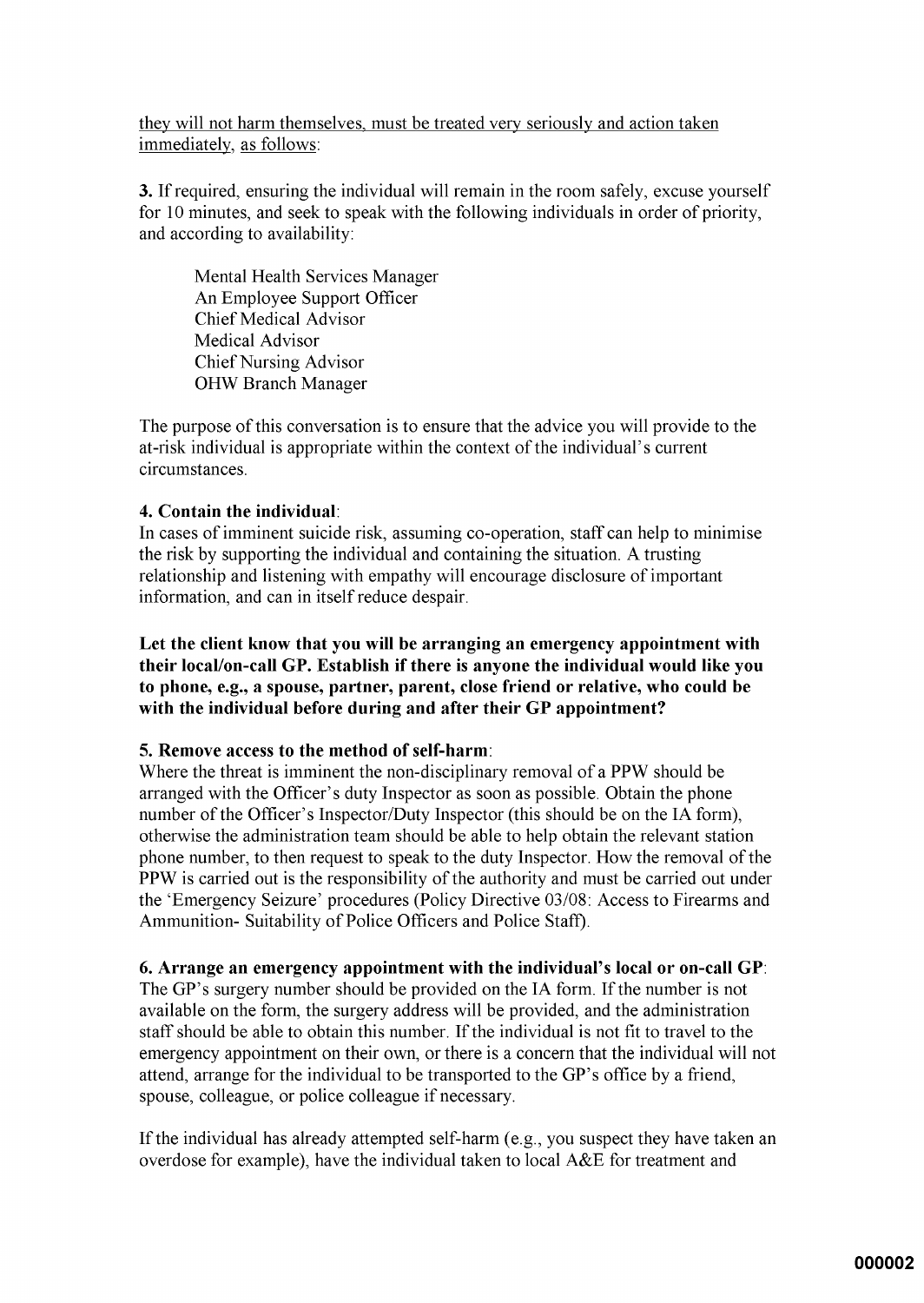further assessment. Transport can be arranged through a 999 call to the Ambulance Service.

7. Arrange a follow-up Appointment: Prior to the individual leaving to attend the emergency appointment with their GP, arrange a follow-up appointment with them (write the appointment details on a card), and ensure that you remind the client by phone several days prior to the appointment. The appropriateness and timing of this follow-up appointment will be determined by the decisions regarding the individual's care made by the primary care team/crisis intervention specialists. If the individual does not attend for their next appointment, make contact with their Line Manager (the station location is on the front of the IA form, and the administration team should be able to provide you with a phone number). Establish the current situation with the Line Manager, and what the next best course of action should be to ensure the ongoing welfare of the client.

8. Inform the individual's Line Manager: Let the individual know that confidentiality will now be breached in order to notify appropriate professionals within the organisation including their Line Manager. Obtain the individual's Line Manger's name and contact details (the station location is on the front of the IA form, and the administration team should be able to provide you with a phone number), and contact the Line Manager to inform them of your concerns and actions.

9. Record Notes: record the content of your session with the client, and include records of phone conversations with names and contact details, and outcomes.

10. Discuss the individual as soon as possible with the Mental Health Services Manager.

11. Arrange a follow up meeting with the Mental Health Services Manager for case discussion and follow up arrangements.